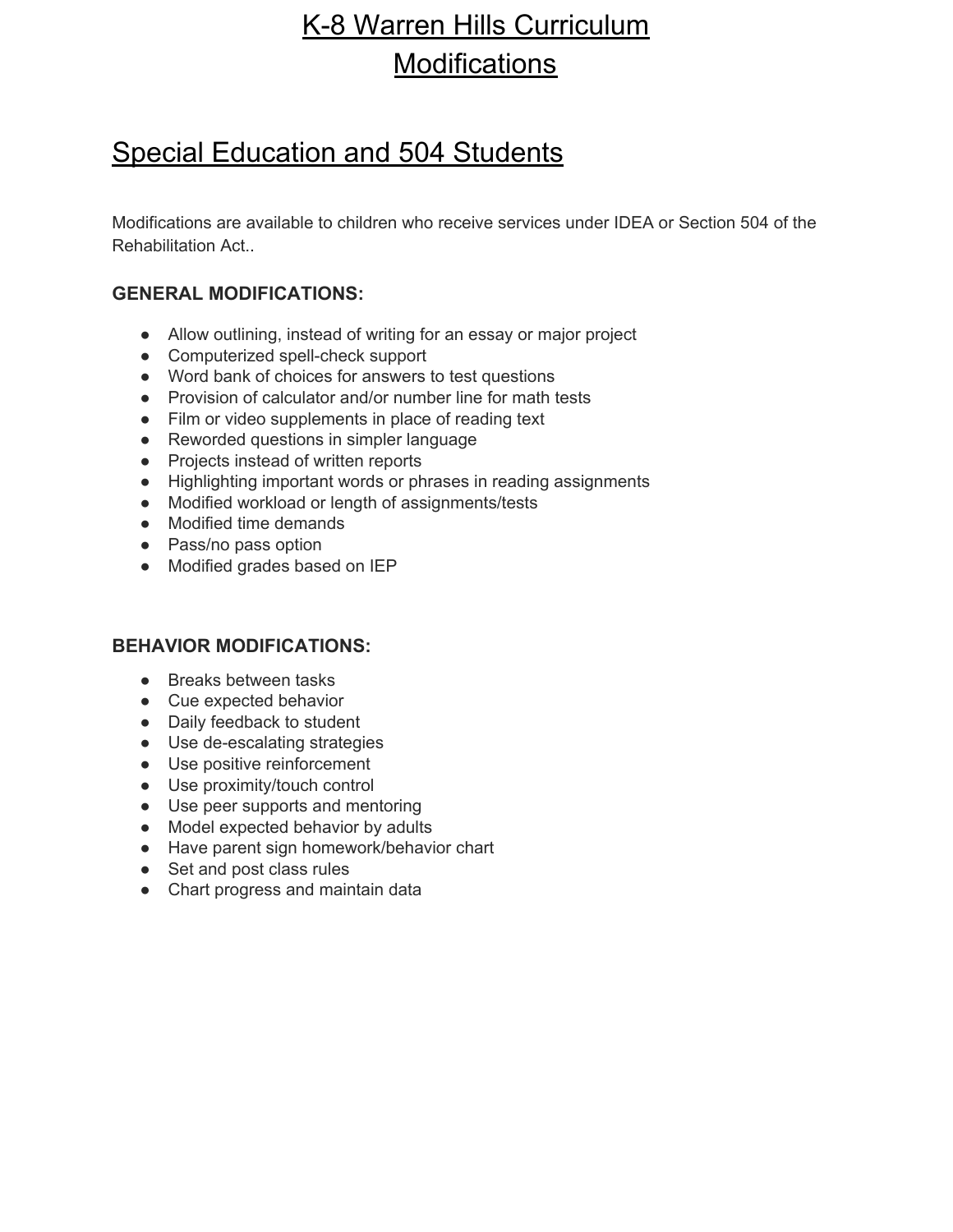# K-8 Warren Hills Curriculum **Modifications**

# Students At Risk of School Failure

Students or groups of students who are considered to have a higher probability of failing academically or dropping out of school.

- Maximize use of community resources
- Connect family to school and school activities
- Support through transition
- Help develop compensating strategies
- Increase opportunity for positive peer group influences
- Supplemental courses
- Placement in small and interactive groups

## English Language Learner Students (ELL)

ELL students are students who are unable to communicate fluently or learn effectively in English, who often come from non-English-speaking homes and backgrounds, and who typically require specialized or modified instruction in both the English language and in their academic courses.

- Alternate Responses
- Notes in Advance
- Extended Time
- Simplified Instruction (written and verbal)
- Online Dictionary
- Use lots of visuals
- Use physical activity; model, role-play
- Repeat/Rephrase often
- Use lower level materials when appropriate